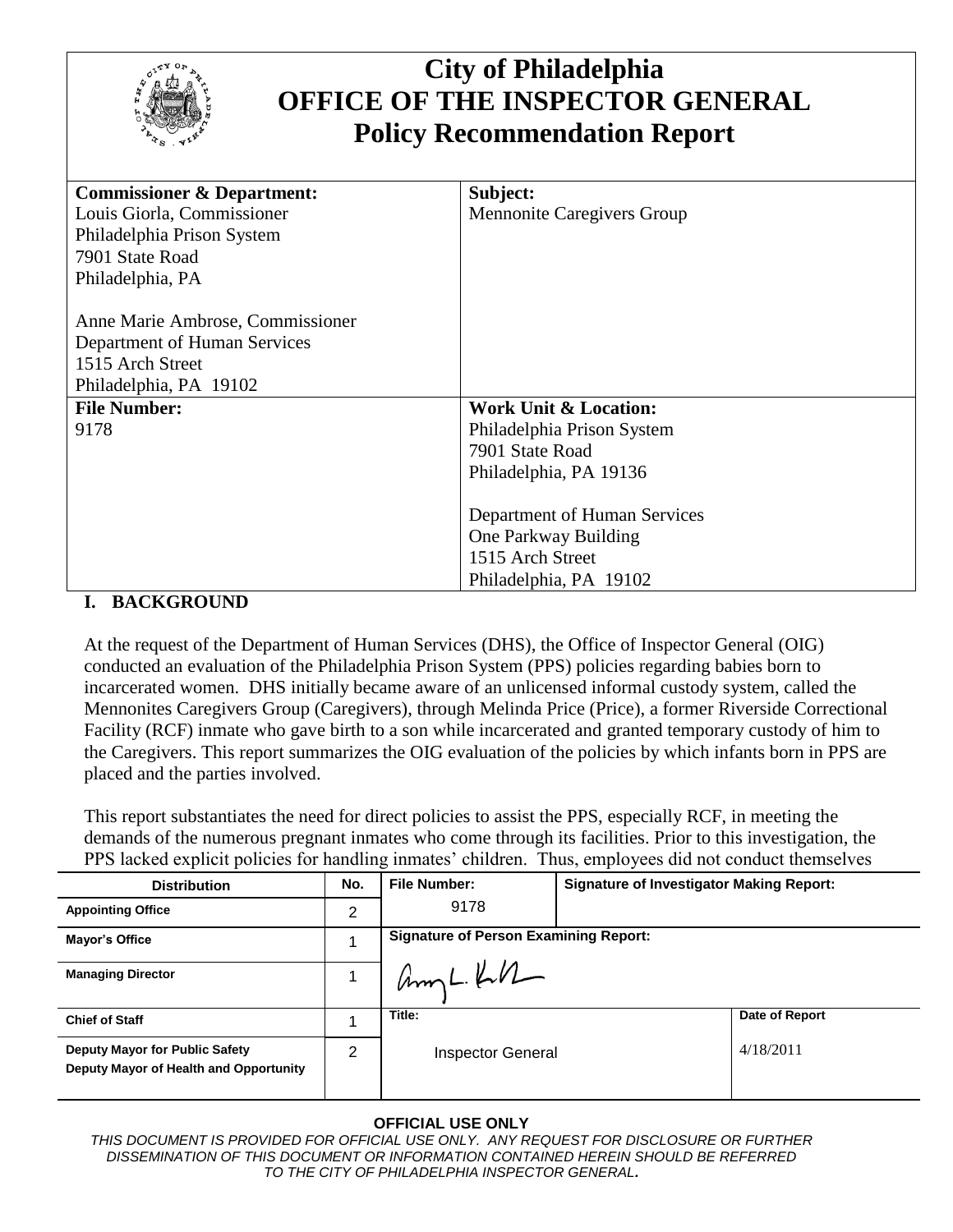according to an established protocol. The failure to implement a policy created a pattern of conduct by which staff members, uncertain of their roles, overstepped their contracted boundaries and infringed upon the work of others. Absent a formal policy, PPS representatives conducted their own custody arrangements for prisoners, leaving children at risk of potential harm. While PPS individuals may have been wellintentioned, safeguards to protect the children were not in place, leaving children in the custody of unmonitored informal social service agencies.

### **II. Individuals and Entities Involved**

### **A. Riverside Correctional Facility** – **Pregnant Inmates**

Opened in 2004, RCF operates exclusively to house female inmates. RCF houses pregnant inmates and inmates suffering from mental illnesses, along with general population inmates. On average, twenty-nine children are born annually to inmates at RCF. Despite their inmate status, mothers maintain the legal right to place their children with whomever they choose, unless the chosen caregiver has been deemed unfit. All pregnant inmates are housed together, where they can receive additional care. The women can receive care from RCF Social Workers, MOMobile- a Maternity Care Coalition group, or additional volunteer organizations.

Effective September 13, 2010, PPS Commissioner Louis Giorla (Giorla) implemented Procedural Directive 10-07 (P.D. 10-07) to establish a procedure for RCF Social Workers to help identify a caretaker for inmates' children. The procedure includes interviewing the pregnant inmate to identify potential DHS involvement, obtaining caretaker contact information as well as maintaining contact with the caretaker until the child's birth. If during the inmates' incarceration, or immediately after the child is born, the caretaker decides he or she can no longer care for the child, the Prison Social Workers must immediately contact DHS.

#### **B. Maternity Care Coalition – The MOMobile RCF Program**

Maternity Care Coalition (MCC) was founded in 1980 to provide services for pregnant women, infants, young children, and families at risk. The MOMobile is MCC's "signature direct service program". It is designed to assist women and children in the communities where they live. MCC employs community health workers, referred to as "Advocates", who reach out to the women and provide them with services that include job training, housing, and healthcare.

There are currently eight MOMobile sites in operation, including MOMobile-RCF, which has been providing services to inmates at RCF since November 2006 through a contract with the City of Philadelphia (City). Deputy Executive Director, Bette Begleiter (Begleiter) and Program Manager, Danyell Williams (Williams) work with three case managers to provide prenatal and postnatal group counseling and case management services to inmates at RCF. The case management services continue for up to one year after an inmate returns to her family and the community. MOMobile also provides doula and caregiver support services to the inmates. Williams and the case managers report to the PPS Deputy Commissioner of Restorative and Transitional Services, Reginald Hammond (Hammond) and work closely with the RCF Social Work Supervisors.

File Number 8747

Page 2 of 11

#### **OFFICIAL USE ONLY**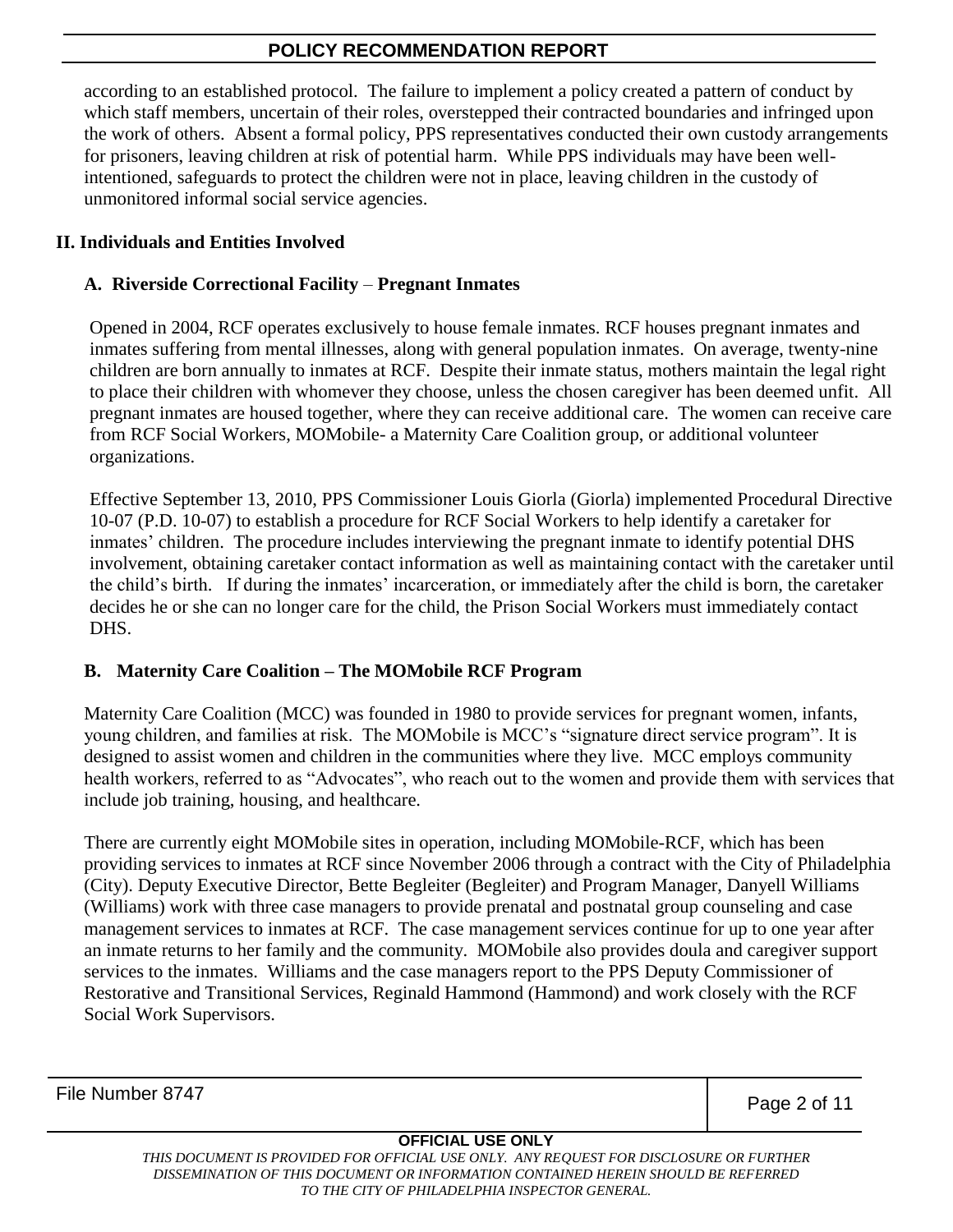#### **C. Chaplain Phyllis Taylor**

Chaplain Taylor started working in the PPS approximately 15 years ago as a volunteer grief counselor. Taylor completed the PPS Chaplain Academy in 2001. She is also a Registered Nurse, Hospice Nurse, and a certified Grief Counselor. According to Taylor's City contract, she is to provide grief counseling, hospice services and religious meals to PPS inmates. Her contract is for 15 hours a week for 45 weeks, at no less than 3 days per week. Chaplain Taylor is supervised by Hammond, and also reports to the Director of Chaplaincy Services. Giorla allows Taylor to work outside the scope of her contract, citing her dedication and excellent work.

## **D. Blanche Carney**

As a former RCF Social Work Supervisor, Blanche Carney (Carney) supervised six social workers and one clerical support staff member. She was one of two Social Work Supervisors at RCF when the facility opened in 2004. Carney's direct supervisor was Patricia Hall (Hall), PPS Program Administrator for Social Services. Carney also occasionally reported to RCF Warden Kenneth Brown (Brown).

In December of 1995, Carney was hired as a Social Worker for the PPS and was assigned to Curran-Fromhold Correctional Facility (CFCF). The Caregivers Program was already well established at that time. Carney became aware that members of her staff were involved with placing inmates' children with the Mennonite Caregivers Group upon her transfer to RCF. Carney consistently informed her line staff that referring the inmates to the Caregivers was not an appropriate social service recommendation, since the Caregivers were not a government sponsored program. Prior to the implementation of P.D. 10-07, by directing and facilitating children to go the Caregivers, Taylor and MCC worked outside the guidelines of their contracts, causing their roles to overlap and conflict with Carney and other PPS staff.

Since 2006, Carney had met with Begleiter and Williams on eight separate occasions to discuss MCC's contractual obligations. They repeatedly assured Carney that MCC staff would work within the scope of their contract. However, after each meeting MCC staff and Taylor resumed duties that conflicted with the duties of PPS Social Work staff. Chaplain Taylor continued to act as a liaison between the inmates and the Caregivers; and MOMobile continued to counsel inmates to place their children with the Caregivers as an alternative to DHS.

While MOMobile and Taylor continued this course of conduct, Carney persistently instructed her staff to locate the inmate's relatives or the child's father when seeking a caretaker. Once a placement plan was established, Carney and her staff would maintain contact with the inmate's family every month to ensure the established placement was still a viable option. Upon the child's birth, hospital staff would call the assigned person to verify placement, and if placement was not secured or the established placement was no longer feasible, a social worker would contact DHS for an appropriate placement.

Giorla promoted Carney to an Intake Unit Supervisor at Curran-Fromhold Correctional Facility (CFCF) on November 1, 2010, based on her outstanding work performance.

File Number 8747

Page 3 of 11

#### **OFFICIAL USE ONLY**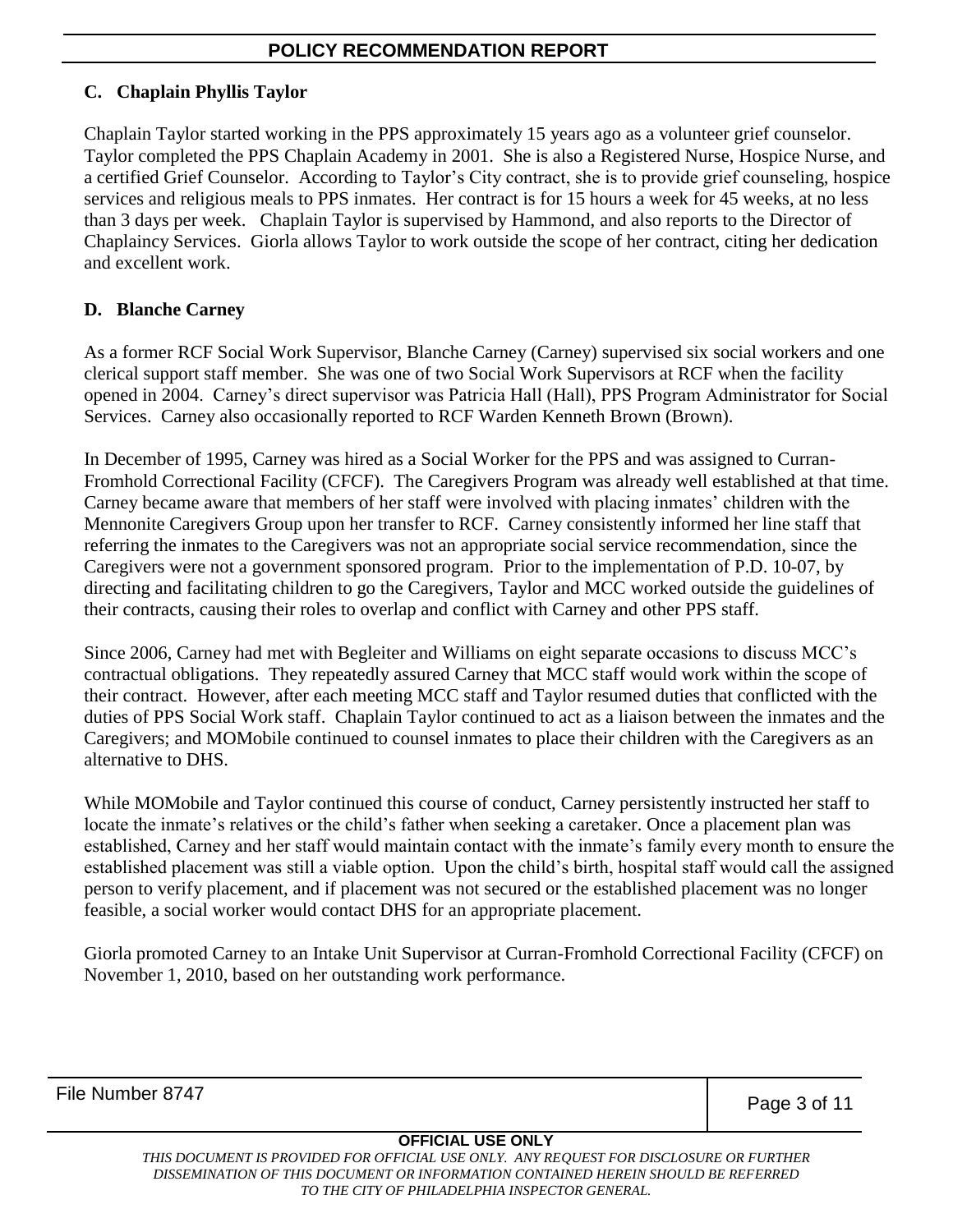#### **E. Mennonite Caregivers Group**

The Caregivers began working with inmates in the PPS over fifteen years ago, although the practice was never a formal PPS endorsed program. The Caregivers' relationship with the PPS began as a word of mouth referral system between incarcerated mothers and Chaplaincy Services. The placement program was initially facilitated through former Philadelphia Industrial Correctional Center (PICC) Chaplain Elaine Babcock (Babcock). Since then, each succeeding Chaplain has assumed the responsibility of helping place children with the Caregivers. The Caregivers have been working specifically with RCF since 2004, when the prison first opened.

The Caregivers consist of approximately thirty families from various Pennsylvania Mennonite churches in Lancaster, Franklin, and Union Counties. The Caregivers Group is not a licensed social service agency; however a few of its members are certified foster parents. In order to join the group, members are required to meet the following criteria: be financially sound, complete a criminal background check, and obtain a child abuse clearance through the Commonwealth of Pennsylvania.

After each prospective Caregiver family receives its criminal background check and child abuse clearance reports they are kept in an informal file at each family's home; as it is each family's responsibility to maintain whatever records they deem necessary. The documents are not reviewed by DHS or any other social service agency that would provide supervision to ensure the child's welfare and safety. Since the Caregivers conduct themselves as an informal system, there is no official determination that the child is being placed with a safe family.

The Caregivers do not contract directly with the PPS, RCF, or the City. They are not incorporated and operate according to an informal longevity-based hierarchy. Ruth and Thomas Eberly (Eberlys) have been involved with the Caregivers for the past sixteen years, the past eleven with the PPS. Based on their seniority, they have become "informal liaisons" or "leaders" of the Caregivers. The Eberlys maintain a list that includes information about all of the children, the inmates, and the Caregivers.

The custody agreement that the inmates sign grants temporary legal and physical custody of the inmate's child to the caretaker. All parties are given a copy while the Caregiver retains the original. When the child is born, the hospital social worker contacts the Caregivers, and the family that takes custody of the child signs the discharge papers.

The Mennonite families can apply for supplemental nutrition through the federal Women, Infant, and Children (WIC) Program and often apply for a medical card through their local county assistance offices. Because the Caregivers consider themselves a ministry whose purpose is to provide care for children independent of assistance, they discourage their members from receiving financial compensation.

When inmates have granted custody of their children to the Caregivers, and have completed their sentences, they contact the Caregivers to facilitate the return of the child together. Caregivers may not immediately return the children to their mothers for various reasons. For example, at times, the Caregivers have contacted DHS if they felt the biological mother was unfit. Some children have remained in the Mennonite community indefinitely.

File Number 8747

Page 4 of 11

#### **OFFICIAL USE ONLY**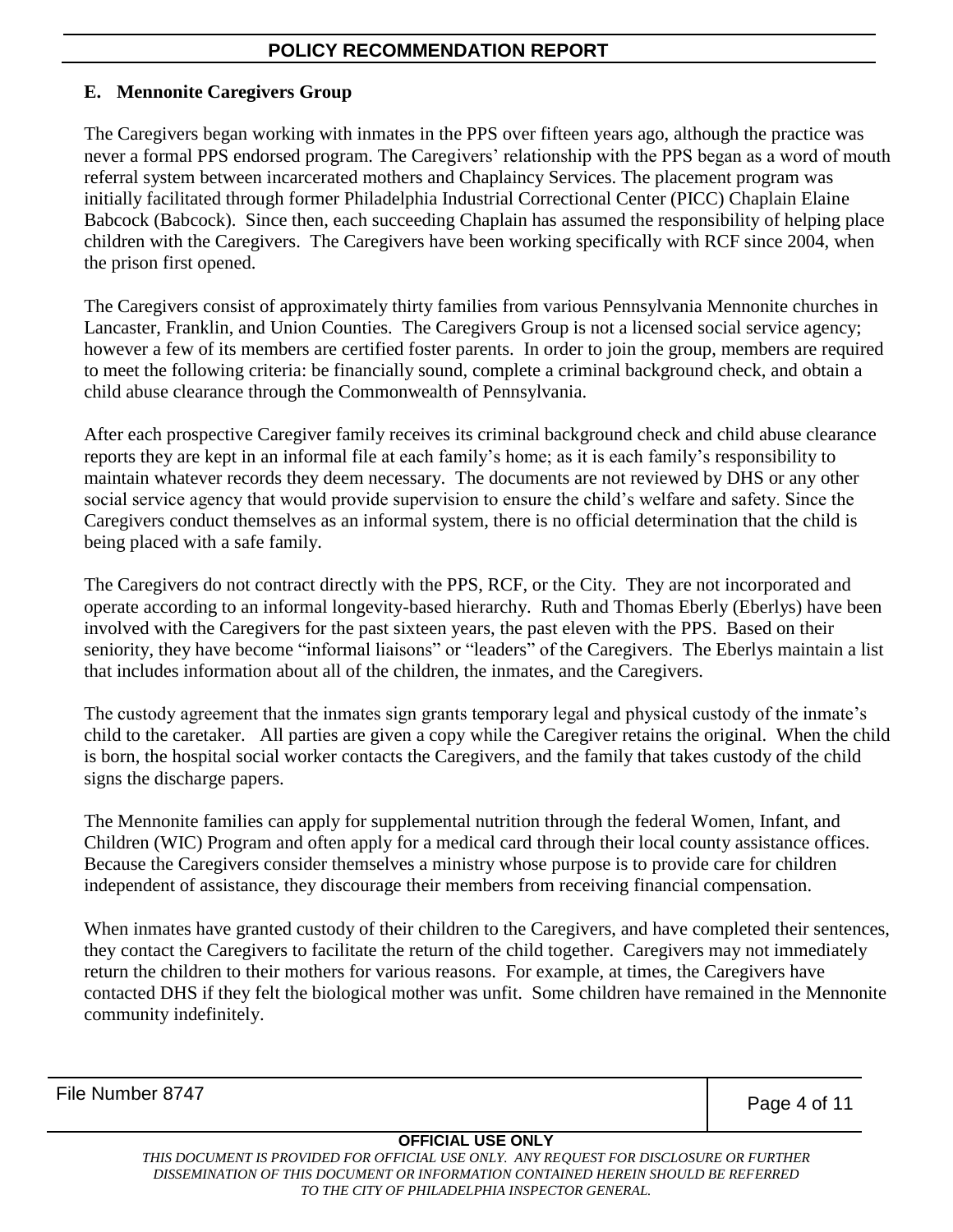Some children have been formally adopted by the Caregiver family with the mother's consent. Other children have remained with the Caregivers, pursuant to the custody agreement, as the mother may not be able to care for the child but does not consent to the adoption.

## **F. Melinda Price**

Price was eight months pregnant when she was initially imprisoned at RCF on December 5, 2009. Upon her arrival, Price was interviewed by Danyelle Williams from MCC. Price told Williams that she wanted to place her child with her mother, Sara Wells (Wells). Williams and other MCC staff determined that Wells' home was not an appropriate placement. Chaplain Taylor suggested the Caregivers to Price as the only additional placement option. Taylor told Price that the Caregivers would be better than DHS because the Caregivers "did not go through the process and will give your child back".

On January 20, 2010, Price gave birth to a son. None of Price's family members went to the hospital to pick up her son. Price was again confronted by Taylor and Williams at the hospital, who told her that if she did not sign a Caregiver custody agreement, her son would be placed with DHS, and Price would never get him back. At that time, Williams also questioned Price about whether or not the child's father was still in her life. Price stated that he was not.

The day before she was transported back to RCF, Price reluctantly signed the temporary custody agreement allowing Caregivers, Lloyd and Melissa Weiler (Weilers) to care for her son. The Weilers picked her son up from the hospital. During the remaining two months of Price's incarceration the Weilers only took Price's son to visit her once.

Price was released from custody on March 5, 2010, and went to live in New Directions, a half-way house. Price was required to complete the program at the half-way house as a condition of her bail; however she was not permitted to keep her son there. Price contacted Williams, who located a second half-way house, Wayne Hall, where she could keep her son. After breaking curfew at Wayne Hall, Price was sent back to New Directions. Price wanted an acquaintance to care for her son instead of the Weilers, but New Directions Director, Caroline Stewart (Stewart) told Price to give her son back to the Weilers. Stewart told Price that the custody agreement with the Caregivers was still in effect.

After leaving New Directions on June 7, 2010, Price spent the next two months trying to locate her son. Eventually Price was able to locate the Weilers through Chaplain Taylor. The Weilers returned Price's son on August 8, 2010, but did not return his birth certificate, medical card, diapers, or other belongings. Melissa Weiler repeatedly ignored Price's requests for her son's medical card and birth certificate. The Weilers eventually sent Price a copy of her son's birth certificate. Price never received the medical card.

#### **ISSUES/PROBLEMS**

#### **A. City's Duty to Children Born in Custody**

In conjunction with the Philadelphia Home Rule Charter Chapter 7, Section 5-700, the Child Protective Services Law, 23 Pa.C.S. § § Sections 6301—6385 and the Juvenile Act, 42 Pa. C.S. § § Section 6302, the City owes a duty to ensure that children born into the custody of the PPS remain secure and unharmed.

File Number 8747

Page 5 of 11

#### **OFFICIAL USE ONLY**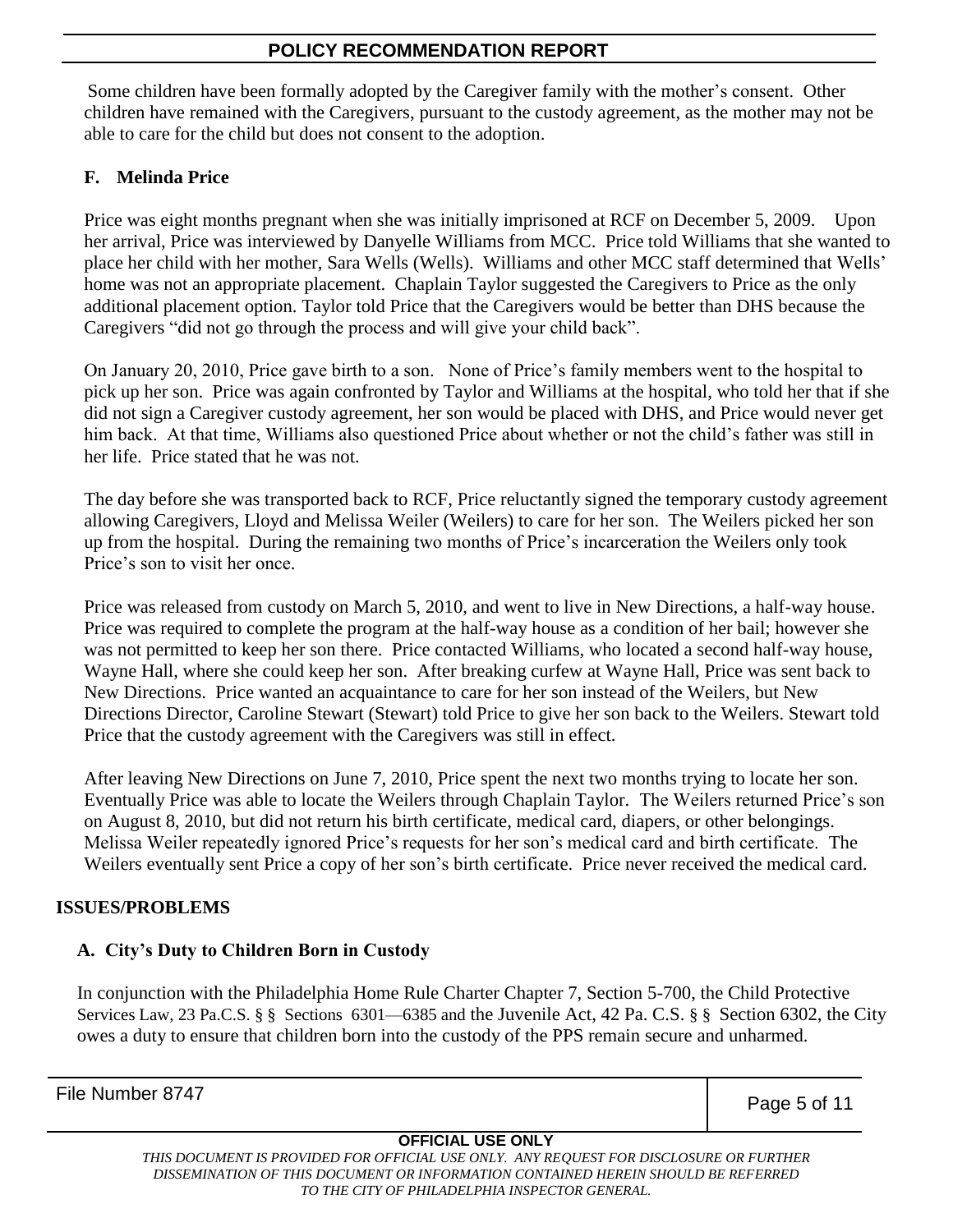To allow children to be placed with an unlicensed social services agency, without any formal recordkeeping process or monitoring, puts them at great risk of harm. The Philadelphia Home Rules Charter, Chapter 7, Section 5-700 states that:

"The Department of Public Welfare [now formally known as DHS] shall have the power and its duty shall be to perform the following functions:…It shall, receive, care for and place dependent, mentally defective, neglected, incorrigible, and delinquent children..."

The Charter continues to say:

―it [the Department of Welfare] shall from time to time investigate the manner in which they [the children] are being cared for."

Additionally, "The Department [DHS] shall have general supervision over the City penal, reformatory and correctional institutions...owned or operated by the City."

This responsibility is carried out by Philadelphia's DHS. DHS's mission *is to provide and promote safety, permanency, and well-being for children and youth at risk of abuse, neglect and delinquency*. Circumventing DHS jeopardizes the children's welfare and safety and also prevents the City from fulfilling its legal obligation. Throughout the course of this investigation, the City's primary concern was to safeguard the well-being of the children involved and prevent any injury or harm to them.

## **B. Preservation of Mother's Rights**

A mother retains her right to determine who cares for her children while incarcerated. Taylor and MOMobile regularly streamlined inmates' children to the Caregivers and diverted them away from DHS placement, failing to apprise the inmates of their various placement options. In doing so, Taylor deprived the inmates of their right to act as mothers who are allowed to make informed decisions about their children's lives.

#### **C. Absence of Philadelphia Prison System Policies**

The absence of formal PPS procedures created opportunities for employees to create their own informal procedures for child placement. Without a formal standard, employees and supervisors did not stay within the guidelines of their employment and their roles began to overlap and conflict.

On at least eight occasions since MOMobile started operating in RCF, Carney met with Begleiter and Williams regarding the terms and boundaries of MOMobile's contract. MOMobile repeatedly reassured Carney they would retract from placing children with the Caregivers and work within their contractual limits. Soon after these meetings, Williams refused to refrain from conducting child custody arrangements with the Caregivers. With no policy in place, Carney could not restrict MOMobile's disregard of her instructions despite repeated warnings.

File Number 8747

Page 6 of 11

#### **OFFICIAL USE ONLY**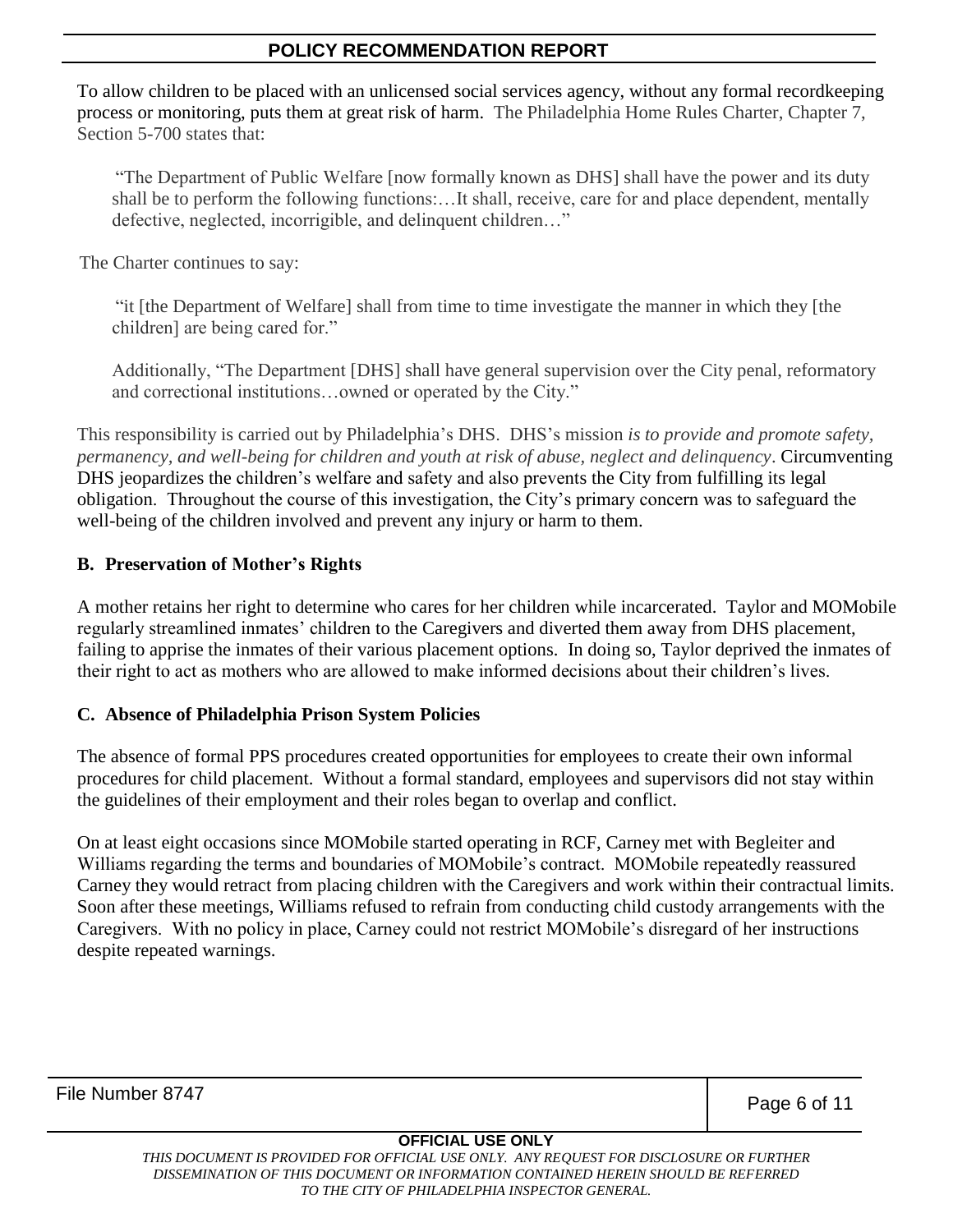#### **D. Informal Custody Agreement**

The informal custody agreements signed by the inmates were problematic, at best. Inmates signed these agreements without the advice of legal counsel. Many of the clauses in the custody agreement are of great concern. For example, the second clause states:

―Mother agrees to give temporary physical custody of her child(ren) to Caretakers, placing the child(ren) in Caretakers' home until such time when Mother is released from prison and the parties mutually agree that Mother is ready to take care and custody of the child."

This is problematic because if the Caretakers do not want to relinquish custody of the child(ren), they do not have to agree that the mother is fit to care for the child. In Melinda Price's case, the Caregivers changed their phone number and made it difficult for Price to track down the location of her child. Once Price was able to find her child, the Caregivers did not return any clothing, medical documents, or the child's birth certificate. Price has had a hard time regaining legal custody of her son because she has yet to receive the proper paperwork from the Caregivers.

This clause is also problematic because once the child has been returned to the mother, the Caregivers can use the agreement to regain custody of the child at a later date if the mother returns to prison or the Caregivers later deem her to be unfit. Again in Price's case, once she had returned to New Directions, she wanted her child to be cared for by an acquaintance. However, the Director of New Directions cited the custody agreement as the reason why Price's child had to be returned to the Caregiver family. Price felt bound by the agreement and eventually agreed with the Director.

The fifth clause reads:

―Mother agrees to indemnify and hold harmless Caretaker in the event of an accidental death, illness, or injury, to the child, and does hereby release and hold Caretaker forever harmless against with respect to any injuries which may occur to the child."

No mother should be made to sign a clause where the Caretaker is not responsible for the well being of the child(ren). Any legal guardian must bear responsibility for the minor under his or her care. For example, a three year old toddler who had been legally adopted by a Mennonite family died after accidently falling into a feeding mixer on the family's farm. This child was not born to an inmate incarcerated in the Philadelphia County Prison System. However, if a child born to a PPS inmate has been hurt or killed while in the custody of Mennonite Caregivers, the custody agreement may have prevented the mother from taking action against the Caregivers believing that the agreement she signed prevents her from doing so.

The sixth, and last clause, reads:

―This agreement shall continue until further mutual agreement *or Order of Court*. Nothing in this agreement shall prevent Caretaker from filing for custody or obtaining a court order granting Caretaker legal and physical custody in the event that Mother is released and fails to obtain or request custody of the child."

File Number 8747

Page 7 of 11

#### **OFFICIAL USE ONLY**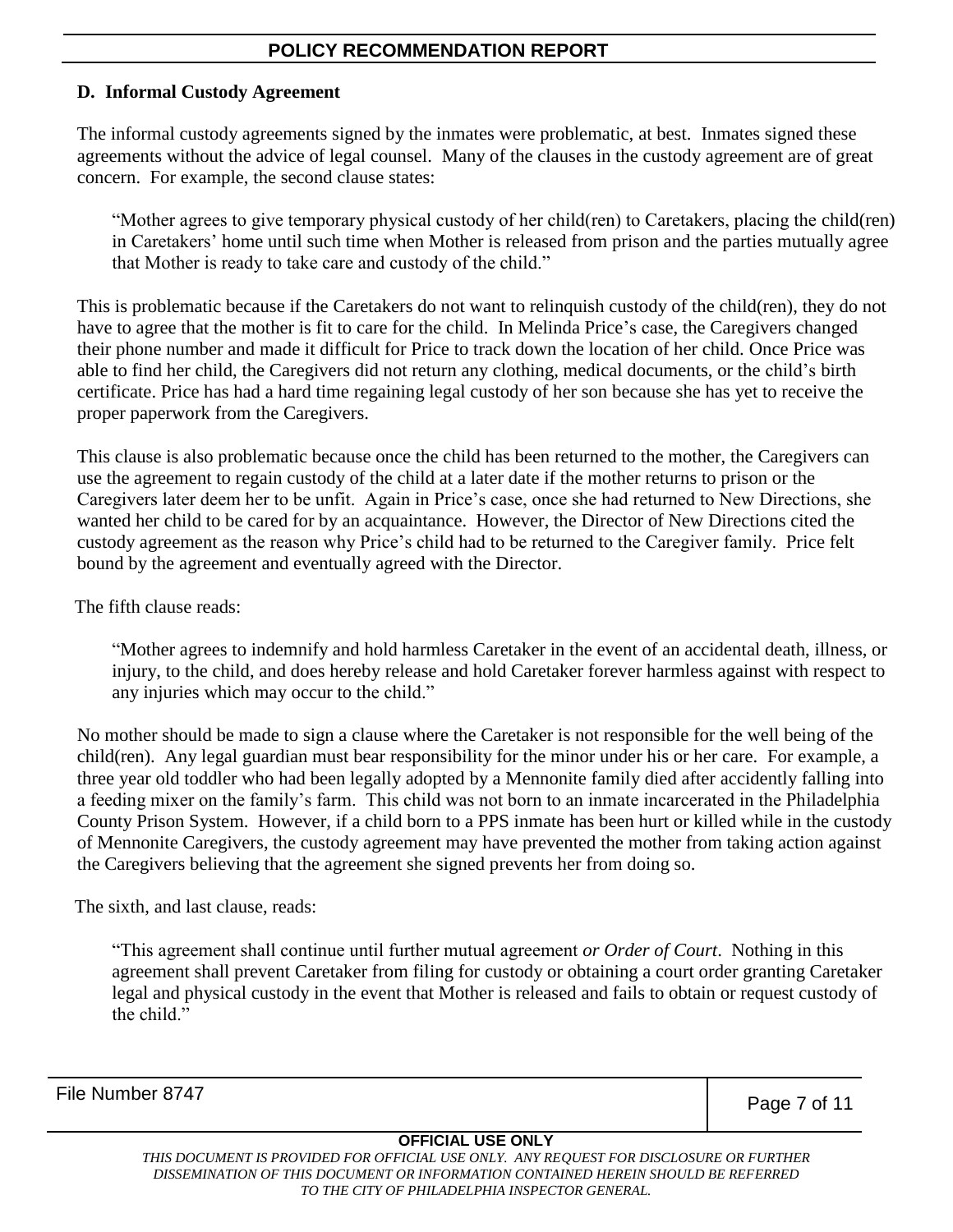The sixth clause seemingly states that the custody agreement would remain in effect even if the mother wants her child returned, unless the mother obtains a court order. The effect of this is that a mother must get a court order for the return of her own child if the Caregivers do not agree to return the child voluntarily. Similarly, the agreement allows the Caretakers to seek legal permanent custody of the child(ren) with no regard to the mother or the biological father.

The problems derived from these contracts are endless. The mothers signed these agreements without the advice of legal counsel, regardless of their capacity, intelligence, or education level.

## **E. Investigating Allegations of Abuse**

Because the Caregivers Program is an informal system, there was no official recordkeeping process to affirm that children were placed with safe families or were appropriately monitored throughout the course of their placement. After each family received the results from their child abuse clearance and their criminal background checks they would keep the files, they were not required to submit the results to a central filing system or even the head of the group. Because of this informality, there was no centralized filing system and no follow-up once the checks were conducted. Thus, it would have been possible for a criminal background check or child abuse check to establish that a family placement would have been completely inappropriate, but that family held the documents and the problems would not be known.

On at least one occasion Taylor was informed of an alleged sexual abuse incidence involving children of a former RCF inmate who had been placed with a Mennonite Caregiver family. By her own account, Taylor did not report the incident to DHS; she "investigated the matter on her own" by speaking with the family who was caring for the child. She then determined the allegations were unfounded.

Under Chapter 47, Section 52 of The Pennsylvania Code and the Child Protective Services Law 23 Pa.C.S. § Section 6311, Taylor is not mandated to report suspected child abuse. However, she clearly lacked the proper authority and training to investigate allegations of abuse or neglect. She endangered the emotional and physical well-being of the inmates' children and provided a great disservice to both the inmate mothers and their children. Any liability as a result of her involvement will ultimately be imputed onto the City, as the holder of Taylor's contract. This type of self-monitoring does not provide the adequate precautions to guarantee that children are protected.

#### **F. Need for Recordkeeping to Locate Children**

Formal files and records for the Caregiver families, or any families where children are placed, are crucial. The inmate mothers need to know where their children are to be able to regain custody after their release. Without appropriate recordkeeping, a Caregiver could relocate with an inmate's child and, if the inmate was unable to locate the family, the Caregiver could formally adopt that child, even without the mother's knowledge.

Recordkeeping also allows for the proper supervision of the children. Authorities cannot monitor the safety of children if they do not know for sure where the children are, who is caring for them, and under what conditions.

File Number 8747

Page 8 of 11

#### **OFFICIAL USE ONLY**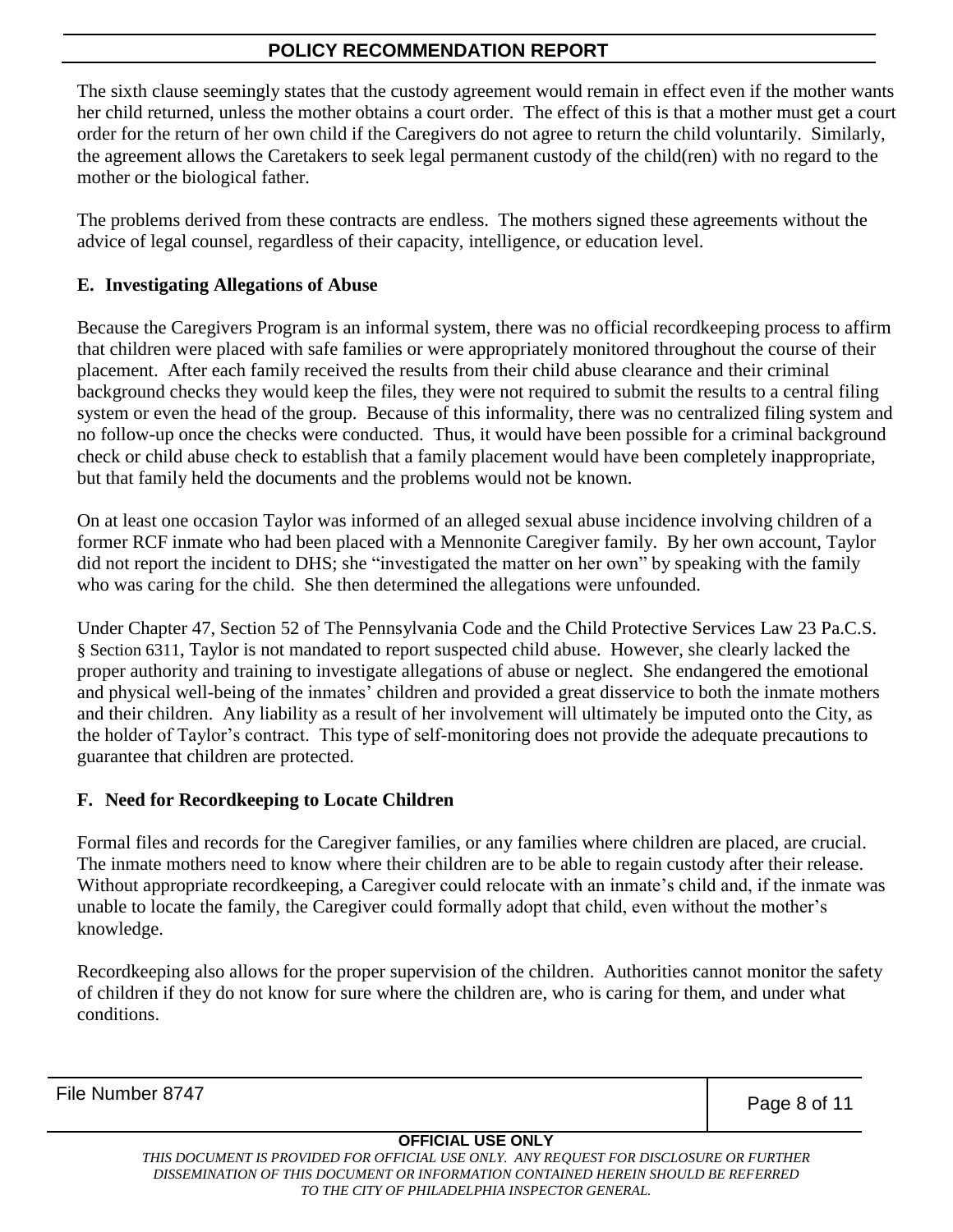Ruth and Thomas Eberly, who have become the "leaders" of the Caregivers, maintain a list that includes information about all of the children currently in placement with their members, the inmate's name, and the Caregiver family's contact information. There are also two additional lists: children who were formerly in placement with a Caregiver family and have been returned to their mothers, and children who have been formally adopted by the Caregivers. In most of the placements, there has not been any monitoring or supervision by DHS or the child welfare agency assigned to the county in which the families live. Therefore, it is difficult to determine if the true number of children that are currently in placement or have been cared for in the past by the Caregivers has been disclosed. It is possible that the Caregivers have temporary custody of children born to PPS inmates, who are not on their list, and whose existence is not known to DHS. It is also possible that there are inmates or former inmates who are actively searching for their children and are unable to locate them. Without formal monitoring and recordkeeping, the Caregivers have put themselves in the position of being the sole custodians of information relevant to the location, safety, and welfare of these children.

Chaplain Taylor maintains an informal list of the placements; however, she took over the responsibility of placing inmates' children with the Caregivers after the departure of several other Chaplains who had been involved in this process for a number of years.

## **IV. PPS Response - Procedural Directive 10-07**

On, May 24, 2010, Commissioner Giorla issued a verbal cease and desist stopping all placements with the Caregivers. On September 13, 2010, he instituted a written procedure, codified as Procedural Directive 10-07 (P.D. 10-7). P.D. 10-07 encompasses the aforementioned procedures under which Carney directed her staff to operate. It requires the following:

- 1. The Social Work Services Manager (SWSM) will meet with the pregnant inmate during the individual interview to identify Department of Human Services (DHS) involvement (e.g., open cases) or who will care (e.g., father, family, kin) for the child.
- 2. The SWSM will obtain the caretaker's information (name, address, phone number and relationship to inmate) and will contact the person to confirm that they are willing to care for the child.
- 3. The SWSM will then compare the information provided by the inmate with the caretaker and enter the information in the IJMS Inmate Services (IS) desktop. The information will be given to the inmate to take to the hospital in order for the hospital staff to identify the caretaker that is expected to pick up the newborn. The SWSM will meet with the inmate monthly to check that the caretaker's information has not changed.
- 4. In the event the pregnant inmate discloses that she is in an abusive relationship and the paramour is the identified caretaker, the pregnant inmate will be referred to domestic violence educational awareness classes. The SWSM will then engage the pregnant inmate further to identify another caretaker. Once the caretaker's information is obtained, the SWSM will follow the above procedures.

File Number 8747

Page 9 of 11

#### **OFFICIAL USE ONLY**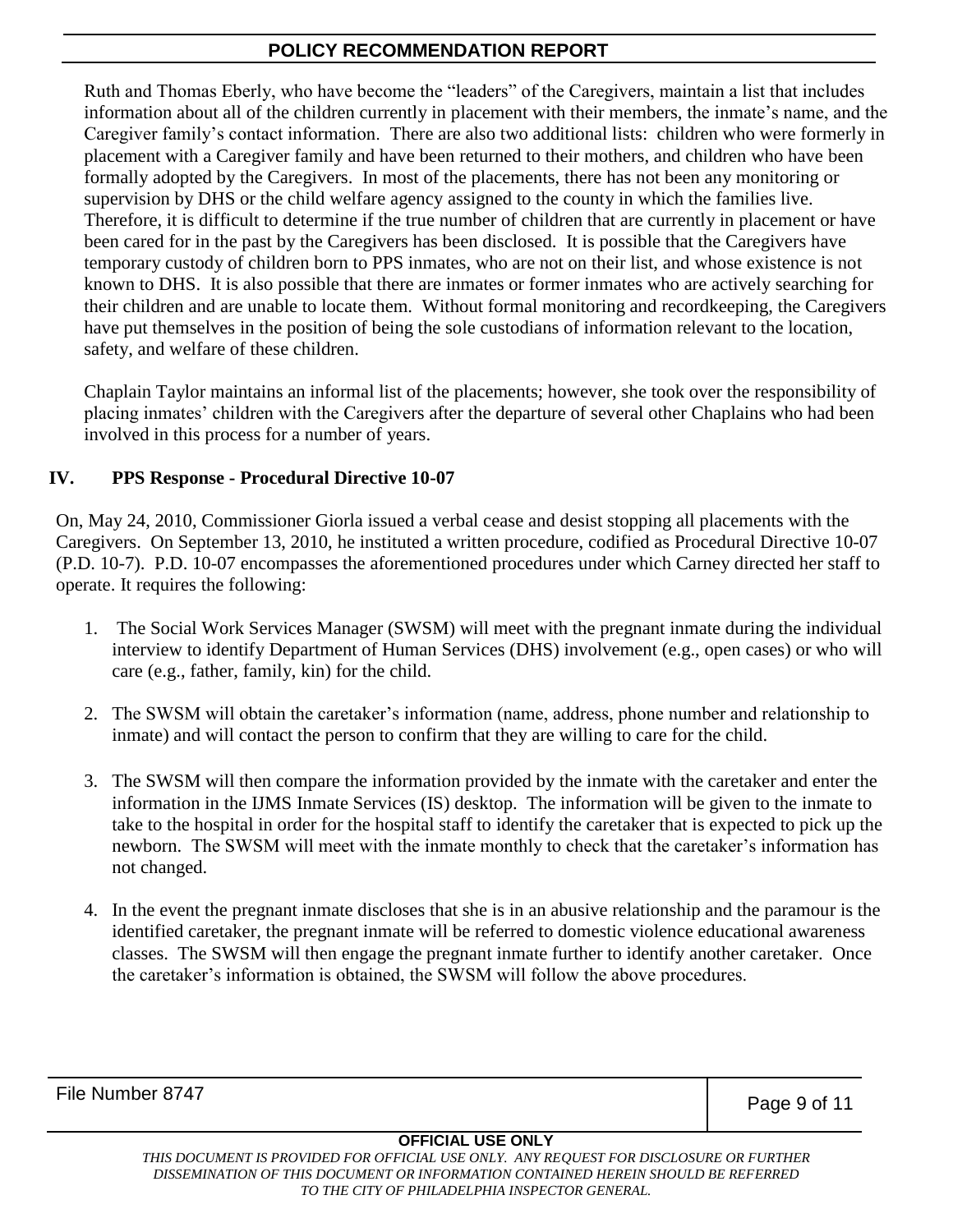5. In the event a caretaker is not identified, the SWSM will inform the inmate that DHS must be notified for placement and will facilitate a call to DHS. The SWSM will also facilitate a call between the inmate and the DHS worker to have dialogue regarding voluntary placement. In some occasions, hospital staff may contact the SWSM when the caretaker has failed to appear. If this occurs, the SWSM will review the IJMS for any additional telephone numbers and will make every effort to contact the caretaker. If the SWSM is unable to make contact with the caretaker, the hospital will be advised to contact DHS for placement through their procedure. Upon the inmate's return to the facility, the SWSM will meet with the inmate for counseling and will facilitate contact with DHS.

Commissioner Giorla informed all staff members that they are not to function outside of P.D. 10-07, and any action taken otherwise would result in contract or employment termination. Since the May 24, 2010 meeting, these procedures have been followed and all children born since then have been placed with family members or DHS. Giorla has permitted the Caregivers to continue visitation, between the children cared for by the Caregivers, and the inmates.

## **V. RECOMMENDATIONS**

#### **A. Implementing Policy**

The OIG believes that the policy Commissioner Giorla instituted on September 13, 2010, is both ethical and appropriate for protecting the rights of everyone involved. Giorla has further advised all staff members to work within the confines of his instruction or face termination.

It is imperative that PPS staff work under the new policy regarding inmates' newborns in order to ensure that P.D. 10-07 remains effective and children are adequately protected. In order for PPS staff to do so, they must become better acquainted with the new form of conduct. The OIG recommends that the PPS prepare and train all Prison Social Work Supervisors and staff involved in the process to ensure that everyone is aware of and well acquainted with the new procedures.

## **B. Dealing with Contractors**

The OIG recognizes that the actions of MOMobile and Taylor were well-intentioned. We also understand that Giorla has granted Taylor more latitude than her contract provides based on the quality of her work. However, Taylor's contractual responsibilities are to provide grief counseling, hospice services, and kosher meals. Arranging for custody of inmates' children and investigating allegations of child abuse or neglect exceed the scope of her employment contract and impinge upon the duties of DHS and the PPS Social Work Supervisors and their staff.

MOMobile's City contract requires only that they provide prenatal and new parent groups, case management services, doula services, and support to the inmates. Again, arranging for custody of inmates' children exceeds the terms of their contract. Additionally, MOMobile was consistently warned by former Social Work Supervisor Carney to remain within those contractual terms. MOMobile, as an independently contracted agency without sufficient instruction, may face conflict with the PPS social work policies.

File Number 8747

Page 10 of 11

#### **OFFICIAL USE ONLY**